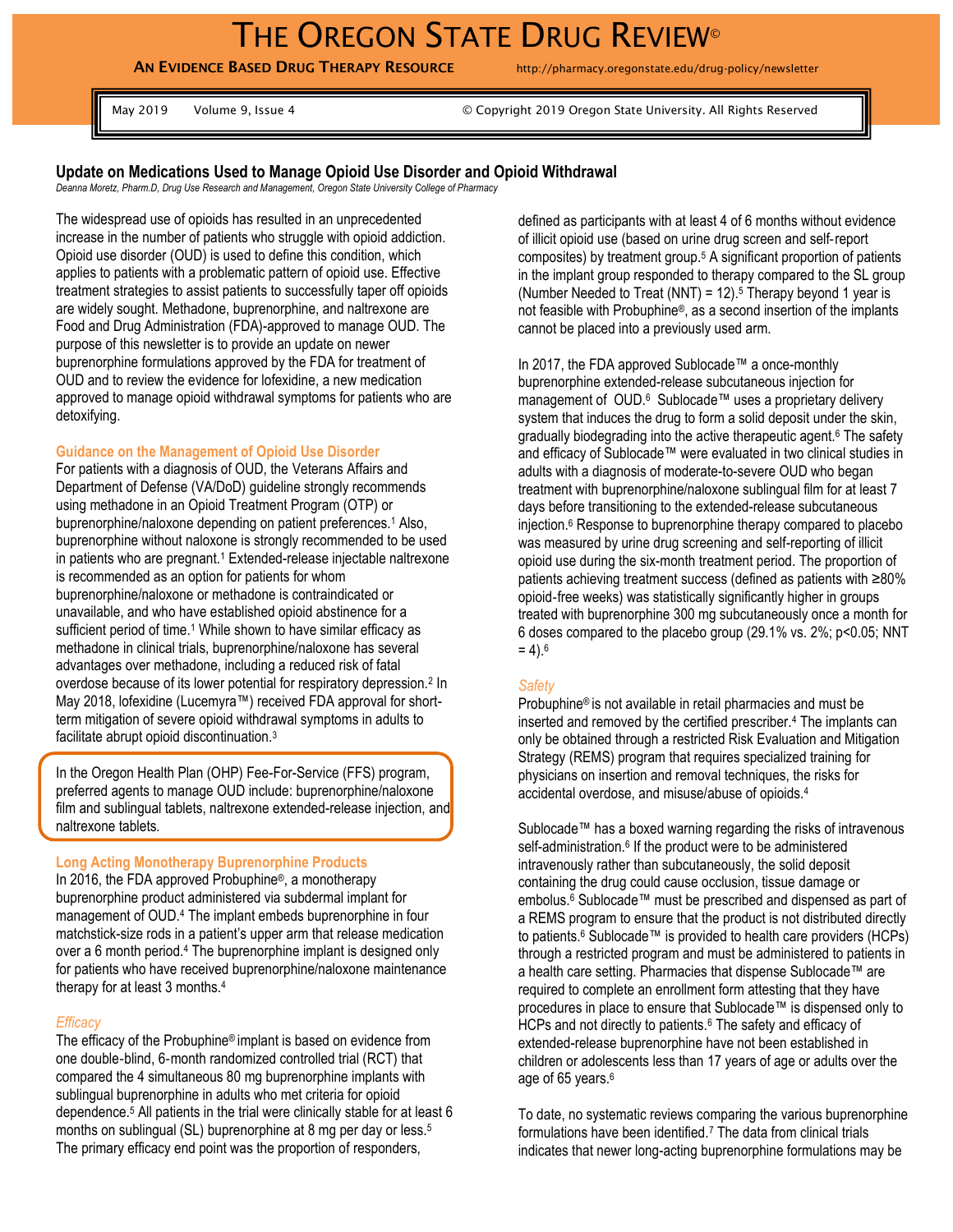safe for treatment of OUD, but the trials were relatively short in duration (26 weeks or less) and were not powered to detect rare adverse effects.<sup>7</sup> Larger studies with longer treatment durations are required to better understand the safety profile of these newer buprenorphine formulations.<sup>7</sup>

# **Lofexidine for Opioid Withdrawal Symptoms**

In May 2018, lofexidine (Lucemyra™) received FDA approval for management of severe opioid withdrawal symptoms for up to 14 days of treatment.<sup>3</sup> Lofexidine is an alpha2-adrenergic agonist similar to clonidine which reduces the release of norepinephrine and decreases sympathetic tone and lessens the symptoms of withdrawal.<sup>3</sup> Lofexidine may not completely prevent withdrawal symptoms and is not a treatment for OUD as a single agent, but can be used as part of a broader, long-term treatment plan for managing OUD.<sup>3</sup>

## **Lofexidine Evidence**

The safety and efficacy of lofexidine were assessed in one doubleblind RCT conducted at 15 U.S. inpatient sites. Patients meeting criteria for opioid dependence were physically dependent on shortacting opioids (e.g., heroin, hydrocodone, or oxycodone).<sup>8</sup> Subjects were randomized 1:1 to receive lofexidine 2.88 mg/day (n=134) or placebo (n=130) for 5 days, followed by an additional 2 days of treatment with placebo prior to discharge on Day 8.<sup>8</sup>

The co-primary efficacy endpoints were mean Short Opioid Withdrawal Scale (SOWS)-Gossop total score on day 3 of treatment and time to study dropout. The SOWS-Gossop assessment is a 10 item, patient-reported outcome instrument. Each item represents a symptom and is evaluated on a scale ranging from a total score of 0 (no symptoms) to 30 (severe symptoms).<sup>9</sup> Studies indicate that a change score of 2 to 4 points on the SOWS-Gossop scale may represent a clinically meaningful improvement.<sup>10</sup> For this trial, the investigators assumed a minimal clinically significant difference of 5 points.<sup>8</sup> The mean SOWS-Gossop scores on day 3 were 8.67 and 6.32 for placebo and lofexidine, respectively, which demonstrated a statistically significant difference between the 2 arms [least squares mean difference (LSMD) = -2.24, 95% Confidence Interval (CI) -3.88 to -0.6; p=0.009].<sup>11</sup> While there was a statistically significant difference, there was no clinical difference between lofexidine and placebo.

# **Comparative Evidence for Acute Opioid Withdrawal Symptom Management**

A high quality systematic review evaluated evidence on safety and efficacy of alpha2-adrengeric agonists (lofexidine and clonidine) in managing the acute phase of opioid withdrawal.<sup>12</sup> Moderate quality evidence from three studies comparing alpha2-adrenergic agonists and placebo showed completion of withdrawal treatment was significantly more likely with an adrenergic agonist (Risk Ratio (RR) 1.95; 95% confidence interval (CI) 1.34 to 2.84) and severe withdrawal was significantly less likely with an adrenergic agonist (RR 0.32; 95% CI 0.18 to 0.57).<sup>12</sup> Upon comparison of alpha2-adrenergic agonists with a methadone taper, moderate quality evidence suggests there is no significant difference in severity of the withdrawal episode (Standardized Mean Difference [SMD] 0.13; 95% CI -0.24 to 0.49).<sup>12</sup> Moderate quality evidence also shows no significant differences were observed in completion rates of withdrawal treatment (RR 0.91; 95%

CI 0.75 to 1.11) for the adrenergic agonist versus methadone comparisons.<sup>12</sup>

#### **Comparative Evidence for Withdrawal Completion Rates**

A meta-analysis of 5 moderate quality trials supports a conclusion of no difference between buprenorphine and methadone for withdrawal completion rates.<sup>13</sup> In a meta-analysis of 14 trials, buprenorphine was associated with a lower average withdrawal score (indicating less severe withdrawal) compared to lofexidine or clonidine during the treatment episode.<sup>13</sup> Patients receiving buprenorphine were more likely to complete withdrawal treatment compared to adrenergic agonists.<sup>13</sup> Specific results from these trials are summarized in **Table 1**.

| <b>Outcome</b>          | <b>Results</b>        |
|-------------------------|-----------------------|
| Withdrawal              | RR 1.04               |
| <b>Completion Rates</b> | 95% CI 0.91 to 1.20   |
| Average                 | SMD -0.43             |
| <b>Withdrawal Score</b> | 95% CI -0.58 to -0.28 |
|                         | Favors buprenorphine  |
| Withdrawal              | RR 1.59               |
| <b>Completion Rates</b> | 95% CI 1.23 to 2.06   |
|                         | Favors buprenorphine  |
|                         |                       |

#### **Table 1. Comparative Evidence for Buprenorphine in OUD<sup>13</sup>**

Abbreviations: CI = confidence interval; RR = risk ratio; SMD = standardized mean difference

## **Table 2. Comparative Costs of OUD Therapies (Acute Phase and Maintenance Phase)**

| <b>Product</b>                                            | Cost per 30<br>$d$ ays $*$ |
|-----------------------------------------------------------|----------------------------|
| Buprenorphine 8 mg Sublingual Tablets                     | \$140-\$420                |
| Buprenorphine/Naloxone 8/2mg Sublingual Tablets           | \$250-\$750                |
| Suboxone <sup>®</sup> (Buprenorphine/Naloxone) Film 8/2mg | \$245-\$735                |
| Probuphine® (Buprenorphine) 80 mg Implants: 6 months      | \$4950**                   |
| Sublocade™ (Buprenorphine) Injection 300-100mg            | \$1580-\$3160              |
| Clonidine 0.1 mg Tablets                                  | $$3-$6$                    |
| Lucemyra™(Lofexidine) 0.18 mg Tablets: 7-14 days          | \$1740-\$4635**            |
| Naltrexone 50 mg Tablets                                  | \$85                       |
| Vivitrol <sup>®</sup> (Naltrexone) 380 mg Injection       | \$1309                     |
|                                                           |                            |

\*Costs based on Wholesale Acquisition Cost (WAC) and vary based on prescribed dosing regimen.

\*\*Cost is for duration of therapy.

In summary, buprenorphine for the treatment of OUD is available in several formulations: tablet, sublingual film, long-acting injection and implant. Buprenorphine sublingual tablets are restricted for use in pregnant females and all buprenorphine monotherapy products require prior authorization (PA) for the OHP FFS PDL. Lofexidine also requires prior authorization to insure medically appropriate use in FDA-approved indications. Relative costs for the various medications used to manage OUD are outlined in **Table 2.**

*Peer Reviewed by: Roger Chou, M.D., Professor of Medicine, Oregon Health and Science University and Dara Johnson, PharmD, BCPP, BCACP, Clinical Pharmacy Specialist, Providence Medical Group.*